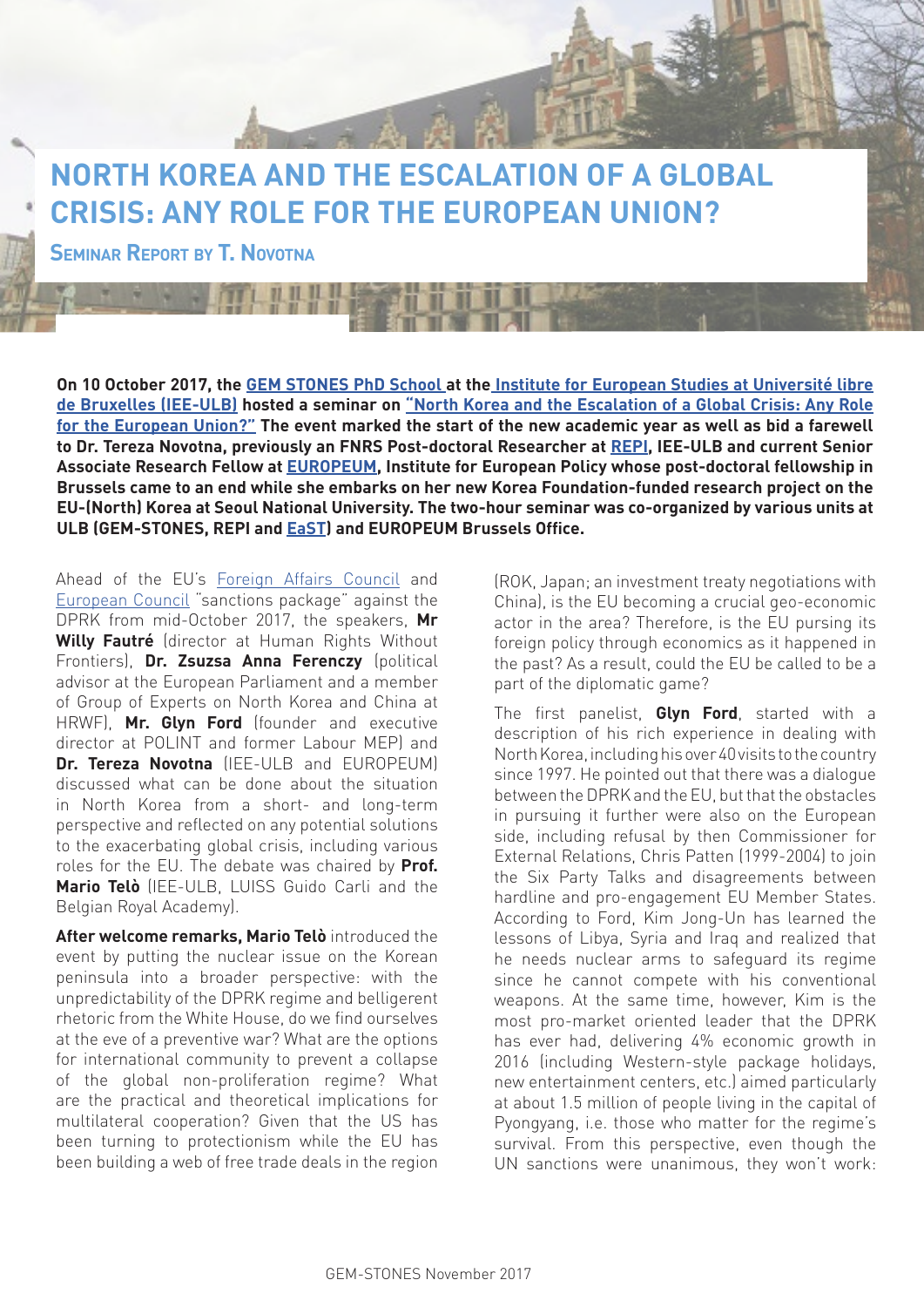the Pyongyangers can still buy Rolex watches and pizzas for prices equaling to an official several-month salary. Nonetheless, as Ford explained, in order to fully industrialize the country as Kim would like to, he would have to bring the workforce from the army to factories. Similarly, although the Rason special economic zone has flourished from fish, seafood and textile processing, its success has not been replicated around the country due to sanctions and rampant corruption, hence benefitting mainly to small traders.

To conclude his talk, Ford outlined four policy options: 1) pre-emptive war (leading to large numbers of casualties on the entire Korean peninsula); 2) regime change (a preferred option by the Chinese, but made more difficult through murders of China's allies, i.e. Thaek and Kim Jong-Nam); 3) sanctions (stopping all oil deliveries, but the DPRK has stocks for about a year); 4) negotiations (the DPRK wants simultaneous bilateral talks with the US and ROK rather than any multilateral negotiations that would include China, hence it is a mistake to think that China can solve the problem). In the Q&A session, Ford recommended to the EU to restart the human rights dialogue with the DPRK in order to indicate that the EU is serious about solving the issue and to use the EU's diplomatic relations with the DPRK to open an EU Delegation in Pyongyang as well as let North Korea to have an embassy in Brussels. Ford also warned all EU Member States that had participated in the Korean War (e.g. the UK) not to get 'sucked into' a coalition of the willing against the DPRK on the US side, especially through various joint operations and exercises.

After thanking her colleagues for five years of a productive and friendly collaboration at ULB, **Tereza Novotna** focused on the role of the EU on the Korean peninsula. In answering the question 'why should the EU care about North Korea?,' Novotna listed, among others, these reasons: 1) missile range (although the DPRK's missiles would have to fly over China and Russia, all Europe is already covered by their range); 2) transatlantic alliance (the US may invoke NATO's Art. 5 should it get attacked by the DPRK missiles, hence most of EU Member States would be involved; even without NATO's engagement, any US-led military intervention may lead to a repetition of the Iraq war split among the Europeans); 3) the EU's own 'rebalancing' to Asia (if the EU manages to "download" its policy preferences on the DPRK nuclear issue, it may upgrade its standing visà-vis other regional actors). Moreover, Novotna emphasized the EU's unique toolkit and experiences. For Novotna, in contrast to the US which, in the words of Secretary of State Tillerson, has three channels of communication with the DPRK, the EU has many

more such channels but has so far been reluctant to use them in a coordinated manner: a) 7 EU Member State missions in Pyongyang; b) North Korean ambassadors in EU capitals, such as in Prague and London (which, with Brexit, should be offered as a 'carrot' to relocate to Brussels); c) former diplomats, e.g. former Member State ambassadors to the DPRK or retired EEAS officials who led the previous dialogues with the DPRK (e.g. political dialogue from 2015).



From left: Novotna, Ford, Telò, Fautré andFerenczy at the IEE Photo: UH

Although the Iran deal negotiations cannot be fully replicated, they can be used as a method: the EU as a mediator, isolating the goal of negotiations from other issues and using female diplomats as negotiators (even in the US administration, Ambassador Haley seems to be the only member to get things done). On the latest sanctions, Novotna reminded that although they put pressure on the regime now, some of them might be counterproductive in the long-term perspective. We should therefore put ourselves in the shoes of ordinary North Koreans and think what worked during the Cold War, drawing on experiences of the EU's formerly communist Member States. Novotna argued that instead of isolation, we should boost contacts and information flows between 'the West' and the North Koreans through people to people exchanges (e.g. bringing the North Koreans to Europe as a Swedish institute does), while encouraging Western tourism to the DPRK rather than banning it. Similarly, Novotna highlighted that international community has so far focused on 'sticks', but should also use 'carrots' with the DPRK regime and, for instance, trade off 'targeted sanctions' for 'targeted economic assistance', including support for the black-market economy and a distinct type of DPRK's consumerism. Novotna concluded that in the Soviet bloc, there were various types of transition and if North Korea goes along the Chinese model, turning into a 'DPRK 2.0', it would be good for the country as well as international community.